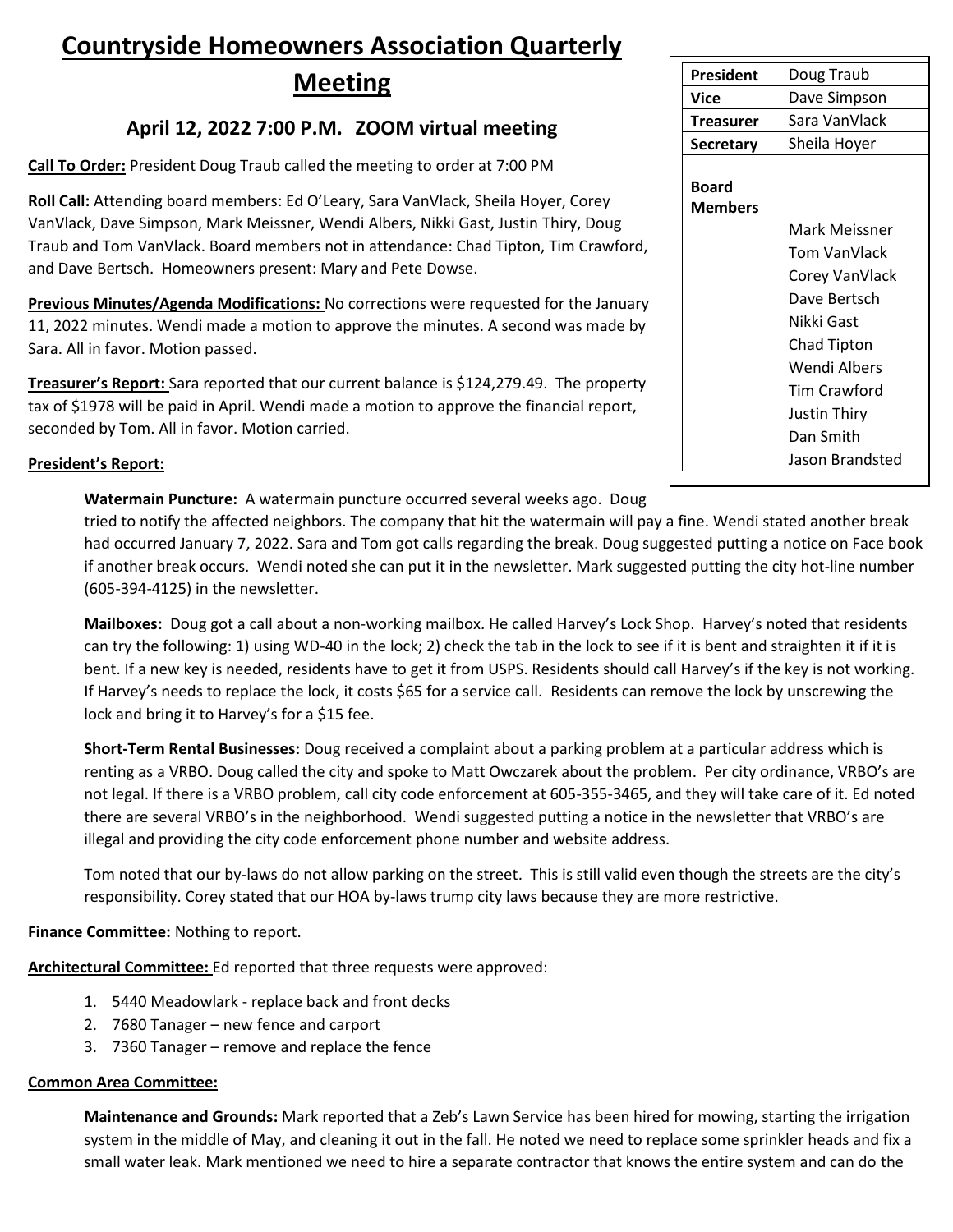#### repairs.

**Playground Committee:** Tom VanVlack, Chad Enger, Laurie Traub, Nikki Gast, and Erin Simonton are on the playground committee. They composed a list of improvements:

- New paving and parking area for 6-8 spots
- Add benches
- Replace curbing
- Fix roof and paint picnic shelter
- Remove the south set of swings and install new equipment
- Replace the fence and landscape underneath
- Rubber matting in play areas

The following improvements will occur in 2022:

- Timber removal volunteers
- Curbing custom curbing contractor
- Landscaping
- Paint the shelter volunteers
- Roofing the shelter Chad Enger will donate a new roof BH Exteriors will install
- Purchase a new piece of equipment not picked out yet
- Rubber matting under existing tower set bids to be received

The following improvements will occur in 2023:

- Parking RCS Construction in spring Ed asked if there were implications for the city if we add parking. He noted we need a retaining wall where the fence is now, as 23 feet is required for parking. Wendi asked if the new plan affects the existing sprinklers. Tom said no. They already capped off sprinklers in that area.
- Replace split-rail fence with round wooden crossbeams and fence posts that don't splinter.
- Complete installation of rubber flooring.
- Add new park benches around the play structure.

Tom noted we have a net income after expenses of \$120,000.

The 2022 expenses include the curbing (\$5,500), and the paint (\$500). The flooring is out to bid. New climbing/exercise equipment will run approximately \$35,000.

The 2023-2024 expenses will include paved parking (need price from RCS), fencing for \$1500, and park benches (cost to be determined) .

Tom suggested leaving \$15,000-20,000 in the Countryside account. He asked the Board to approve the expenditures for 2022. He noted the curbing will include a sandbox. The rubber matting will be a solid poured rubber floor (Rubberstone). The price is still to be determined. It has a 15 to 20-year life span. It is recommended that it be poured over a concrete base, or a base-course layer. Tom mentioned that he visited Deadwood Park which had poured their flooring over packed dirt and it looks good. Doug asked if we needed money for the sandbox. Tom replied no. Ed commented that he would like to see a big picture plan with all the pieces and projected approval times. Sara replied that we would not be able to provide an overall picture if we want to start this year. Ed noted that the Board is accountable to the HOA members for the huge expense. Sara noted that if we ask for HOA input, the members will pick it apart and no decision will be made. The Board can approve minor decisions. Sara noted the metal curbing is dangerous and has to come out. Corey noted that the committee is on the right track and that the Board needs to show initiative. The 2022 plan is minimal and sustains itself. As we get more quotes, we can figure the bigger plan. Dave noted that describing the project as piecemeal is not the right verbiage. It is a major construction project which we will do in a professional manner in the best way we can. Doug commented it would be a project killer if we wait to do anything until we have the entire plan.